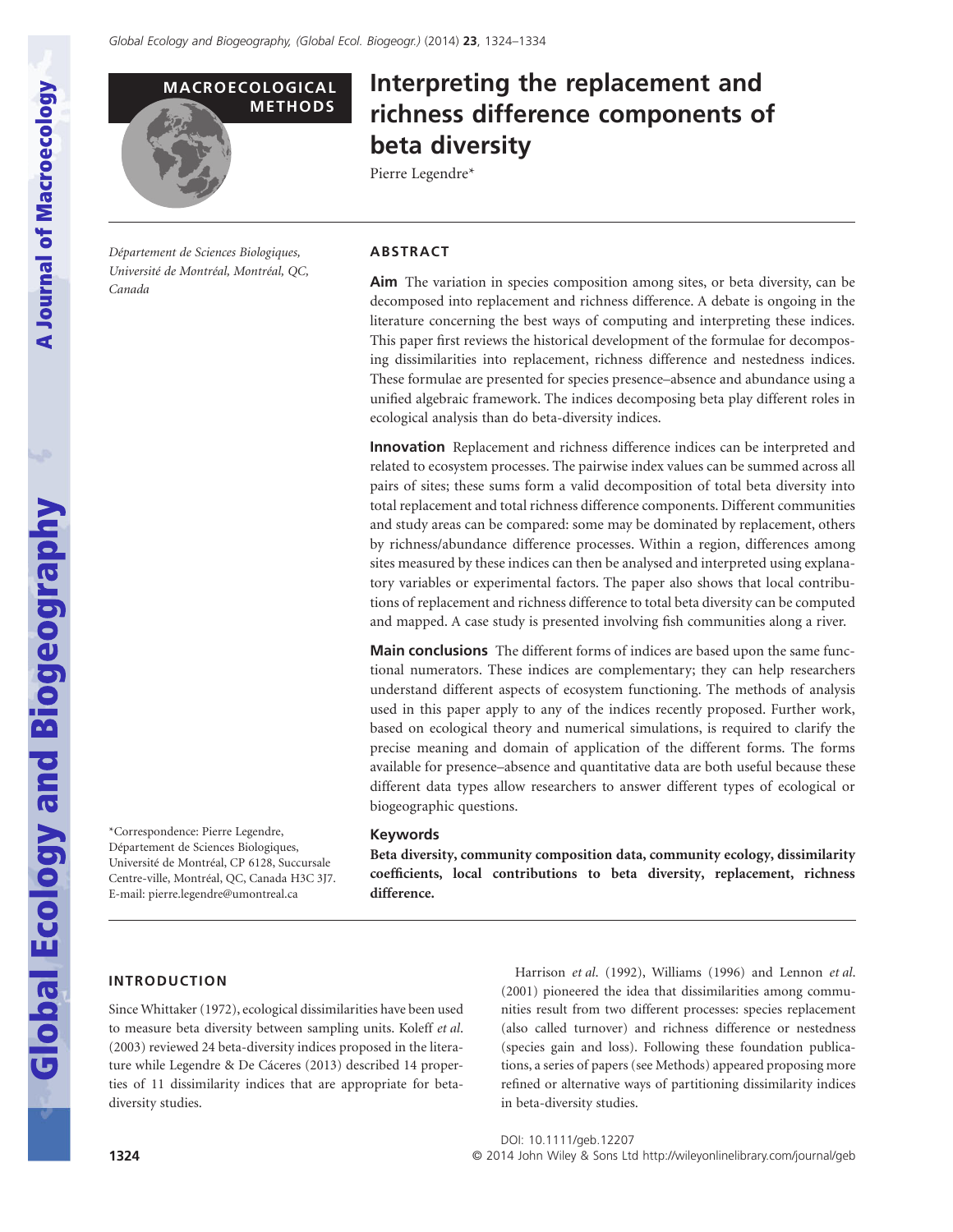

All authors use the same quantitative components, found when comparing community compositions at two sites [*a*, *b*, *c*,  $(b + c)$ ,  $|b - c|$ , min $(b, c)$ ; Fig. 1], to construct replacement, richness difference and nestedness indices from species presence– absence data. Figures similar to Fig. 1 are found in several papers (e.g. Williams, 1996; Baselga, 2010, 2012; Podani & Schmera, 2011; Carvalho *et al*., 2013).

*Species replacement* refers to the well-known fact that species tend to replace each other along ecological gradients that are sufficiently long (e.g. Whittaker, 1952); the replacement rate is also a function of the ecological tolerance, or niche breadth, of the species. Species replacement is also called turnover when analysed along spatial or environmental gradients. It implies the simultaneous gain and loss of species due to environmental filtering, competition and historical events (Leprieur *et al*., 2011). The replacement component of dissimilarity measures (Appendix S1 in Supporting Information) may thus reflect the influence on community structure of the variables controlling ecological gradients.

*Richness difference* refers to the fact that one community may include a larger number of species than another. It may reflect the diversity of niches available at different locations along the sampling axis or throughout the study area. Differences in richness may be due to species thinning causing nestedness, or to other ecological processes (e.g. physical barriers).

*Nestedness* is a type of richness difference pattern characterized by the species at a site being a strict subset of the species at a richer site (Atmar & Patterson, 1993; Baselga, 2012). This is also the concept that underlies the nestedness indices of Podani & Schmera (2011). However, how the concept of nestedness can be translated into an index is a subject open to discussion as there is no unequivocal way to do it.

In a comparison of two sites, richness difference can be interpreted as nestedness *sensu stricto* only if the sites have '*a*' species in common, with  $a > 0$ , and they differ in other species, one site being richer than the other. When  $a = 0$ , the richness difference between two sampling units cannot be interpreted as nestedness, which is logically 0 in that situation (Podani & Schmera, 2011; Carvalho *et al*., 2013). In that case, the difference in species composition measured by dissimilarity indices is equal to species replacement plus richness difference, without reference to ecological processes producing nestedness. For real ecological data, replacement and richness difference (or nestedness) contribute jointly to the differentiation of the sites, and it is interesting to partition a dissimilarity matrix into these two components, which correspond to different ecological processes, provided that the components add up to the dissimilarity value (Fig. 1).

The first contribution of this paper is to review the historical development of the formulae proposed in the literature for decomposing dissimilarity indices into replacement, richness difference and nestedness indices. These formulae are cast into a unified algebraic framework, for species presence–absence and abundance data (Appendix S1).

The main contributions of this paper are as follows.

**1.** It demonstrates that the sums of the replacement and richness difference indices corresponding to all pairwise comparisons over a study area form a proper decomposition of the total beta diversity over that area.

**2.** It describes how the differences among sites measured by these indices can be analysed and interpreted using descriptive or experimental factors, or explanatory environmental variables. They can also be used to produce ordinations.

**3.** It shows how to work out the local contributions of replacement and richness difference to total beta diversity. These contributions can be mapped to facilitate interpretation. The calculations are illustrated using an ecological case study. (R software is presented in the Supporting Information.)

#### **METHODS**

Many papers have appeared, mostly during the past 4 years, describing or discussing replacement, richness (or abundance) difference and nestedness indices (Williams, 1996; Lennon *et al*., 2001; Cardoso *et al*., 2009; Baselga, 2010, 2012, 2013a; Podani & Schmera, 2011; Schmera & Podani, 2011; Carvalho *et al*., 2012, 2013; Podani *et al*., 2013); index notations differed among papers. Because the present paper is limited in page space, a brief history of the development of these indices is presented in Appendix S1 together with a summary of the criticisms formulated against the suggested indices.

That discussion shows that all authors agree on the dissimilarity coefficients that seem to be the most useful bases for decomposition. First, the Jaccard (*D*<sub>J</sub>) and Sørensen (*D*<sub>S</sub>) indices for presence–absence data, which are usually expressed in terms of the following quantities found in a contingency table crossing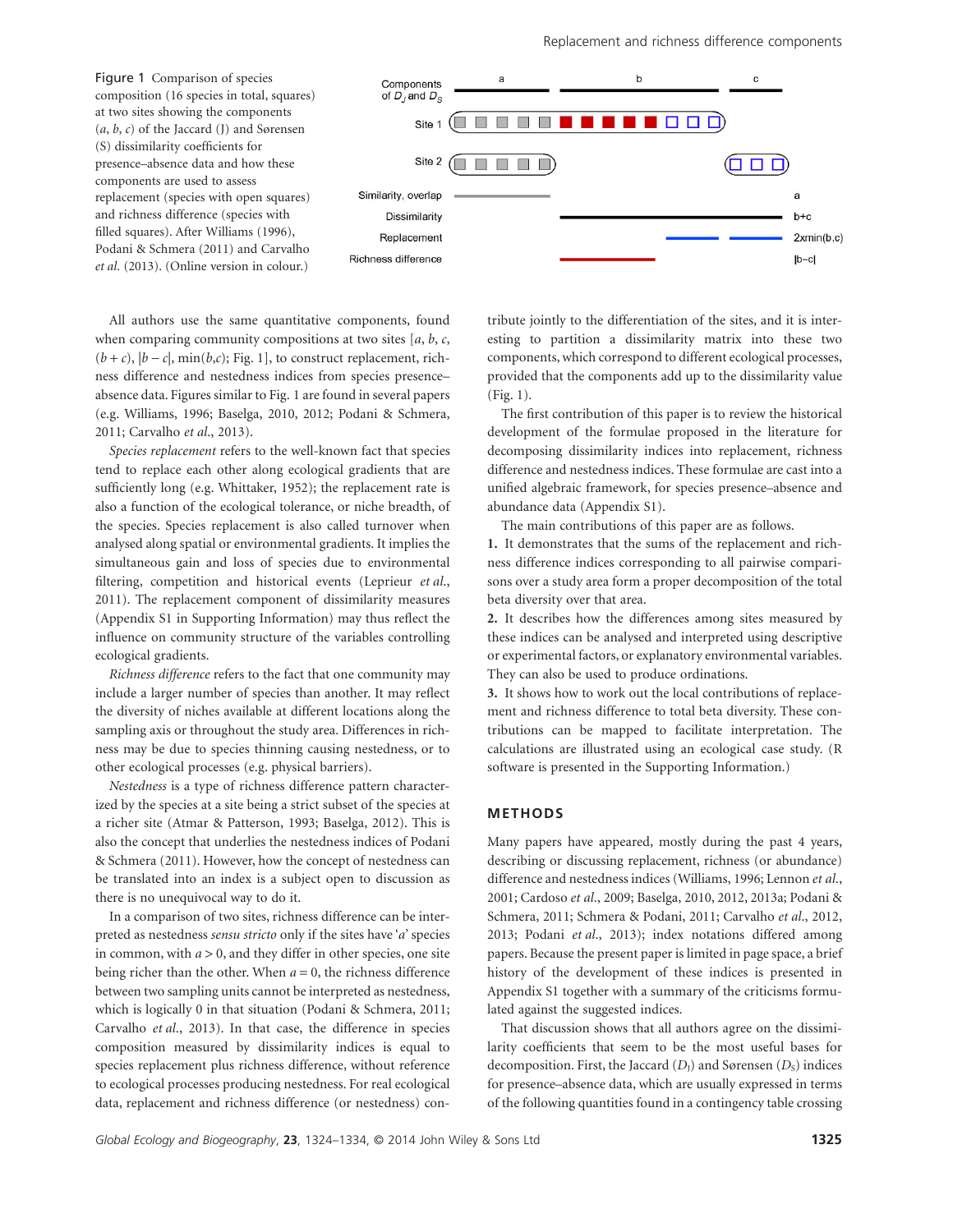two vectors of presence-absence data:  $a =$  number of species present at both sites,  $b =$  number of species present at site 1 but not at site 2,*c* = number of species present at site 2 but not at site 1. Secondly, the Ružička  $(D_R)$  and percentage difference  $(D_{\text{yddiff}})$ dissimilarity coefficients for quantitative data. They also agree that the operational portion of the equations estimating replacement is the quantity min( $b$ , $c$ ) or 2 min( $b$ , $c$ ) used as the numerator of indices for presence–absence data and the quantity  $min(B,C)$  or  $2min(B,C)$  used as the replacement numerator for quantitative data (see Appendix S1 for the meanings of *B* and *C*). For richness difference, the operational portion of the equations is  $|b - c|$  for presence–absence data; to estimate abundance difference for quantitative data, it is  $|B − C|$ .

#### **Replacement, richness difference and nestedness indices**

Appendix S1 describes the development of indices that decompose dissimilarity coefficients into replacement, richness/ abundance difference and nestedness components. These indices belong to families that were developed by two groups of authors; for simplicity, they are called the Podani and Baselga families in this paper. Each family contains indices for species presence–absence and for abundance data. Both families were completed by new indices described in Appendix S1. The indices are designated as follows in this paper (formulae shown in Appendix S1, Table S1.1):

• Podani family, presence–absence data. Replacement indices:  $Repl<sub>J</sub>$  and *Repl<sub>s</sub>*, which are components of the Jaccard ( $D<sub>J</sub>$ ) and Sørensen (*D<sub>S</sub>*) dissimilarities, respectively. Richness difference indices: *RichDiff*<sub>J</sub> and *RichDiff*<sub>S</sub>.

• Podani family, abundance data. Replacement indices: Repl<sub>R</sub> and *Repl*<sub>%diff</sub>, which are components of the Ružička and percentage difference dissimilarities, respectively. Abundance difference indices: *AbDiff*<sub>R</sub> and *AbDiff*<sub>%diff</sub>.

• Baselga family, presence–absence data. Replacement indices: *Repl<sub>BJ</sub>* and *Repl<sub>BS</sub>*, which are components of the Jaccard and Sørensen dissimilarities, respectively. Nestedness indices: *Nes*<sub>BJ</sub> and *Nes*<sub>BS</sub>.

• Baselga family, abundance data. Replacement indices: Repl<sub>BR</sub> and *Repl*<sub>B%diff</sub>, which are components of the Ružička and percentage difference dissimilarities, respectively. Nestedness indices: *Nes*<sub>BR</sub> and *Nes*<sub>B%diff</sub>.

From the exchanges that appeared in the recent literature, the following points are discussed in Appendix S1. This section only presents the conclusions reached in Appendix S1, where details are given.

• It is the numerators of the proposed indices that estimate replacement and richness difference. One can then scale the indices to values between 0 and 1 with denominators of one's choice, depending on the purpose of the study. The denominators of the Jaccard, Sørensen, Ružička and percentage difference dissimilarities, or those used by Baselga (2010, 2012) in his replacement (turnover) indices, can all be used. Ecologists should understand, however, that the chosen denominators might create distortions in the positioning of sites in an ordination, compared with using the numerator values only. None of the denominators proposed up to now has all the optimal qualities. The discussions about over- or under-estimation of species replacement by indices from the two families of indices are actually discussions about the choice of a denominator.

• The indices in the Podani family correspond to the concepts of replacement and richness/abundance difference. Those in the Baselga family are replacement (or turnover) and nestedness indices. Richness difference is not the same as nestedness. Podani & Schmera (2011) proposed an index of nestedness (*N*rel) that differs from their index of richness difference; they explained that the latter only represents a portion of nestedness. Hence the Baselga nestedness indices (*Nes*<sub>BI</sub> and *Nes*<sub>BS</sub>) should be compared with Podani and Schmera's relativized nestedness index, not with the richness difference indices of the Podani family (*RichDiff*<sub>I</sub> and *RichDiff*<sub>S</sub>).

• In the two families, the replacement and richness difference (Podani family) or replacement and nestedness indices (Baselga family) sum to dissimilarity measures  $(D_I, D_S, D_R, D_{\text{yddiff}})$ . These four dissimilarities are appropriate for beta-diversity assessment, following the criteria of Legendre & De Cáceres (2013). An important point is that the replacement, richness difference and nestedness indices are not themselves indices of beta diversity; they decompose dissimilarity coefficients that can be used to estimate beta diversity.

• Replacement and richness difference or nestedness indices should have an ecological interpretation. In that respect, indices in the Podani family are easy to interpret due to the logic of their construction. Likewise, interpretation of Baselga's replacement indices is clear, whereas that of his nestedness indices is more intricate, albeit logical.

• When matrices of indices are to be used to produce ordinations of the sites, the Podani family richness/abundance difference indices (*RichDiff<sub>S</sub>* and *AbDiff*<sub>%diff</sub>) that decompose the Sørensen and percentage difference dissimilarities present clear advantages for ordination because the **RichDiff**<sub>S</sub> and **AbDiff**<sub>%diff</sub> matrices are Euclidean, meaning that the data points can be fully represented in Euclidean space by principal coordinates analysis (PCoA) without production of negative eigenvalues and complex ordination axes.

• Claims have been made that the *Repl* indices in the Podani family were correlated to species richness differences between the sampling units whereas indices in the Baselga family were not. Actually, none of the indices described in Appendix S1 depend directly (and linearly) on site richness since they can all be expressed without recourse to the richness of the compared sites,  $r_1$  and  $r_2$ . Section 6 in Appendix S1 shows that they can all be expressed by equations containing only  $p_1$  and  $p_2$ , where  $p_1$  is the proportion of shared species in the first sampling unit,  $p_1 = a/r_1$ , and  $p_2$  is the proportion of shared species in the second sampling unit,  $p_2 = a/r_2$ ; *a* is the number of species in common between the two sites. Section 5 in Appendix S1 shows an example where some replacement indices vary as an inverse function of richness difference and another example where they do not. Hence this criticism does not apply to any of the indices described in this paper.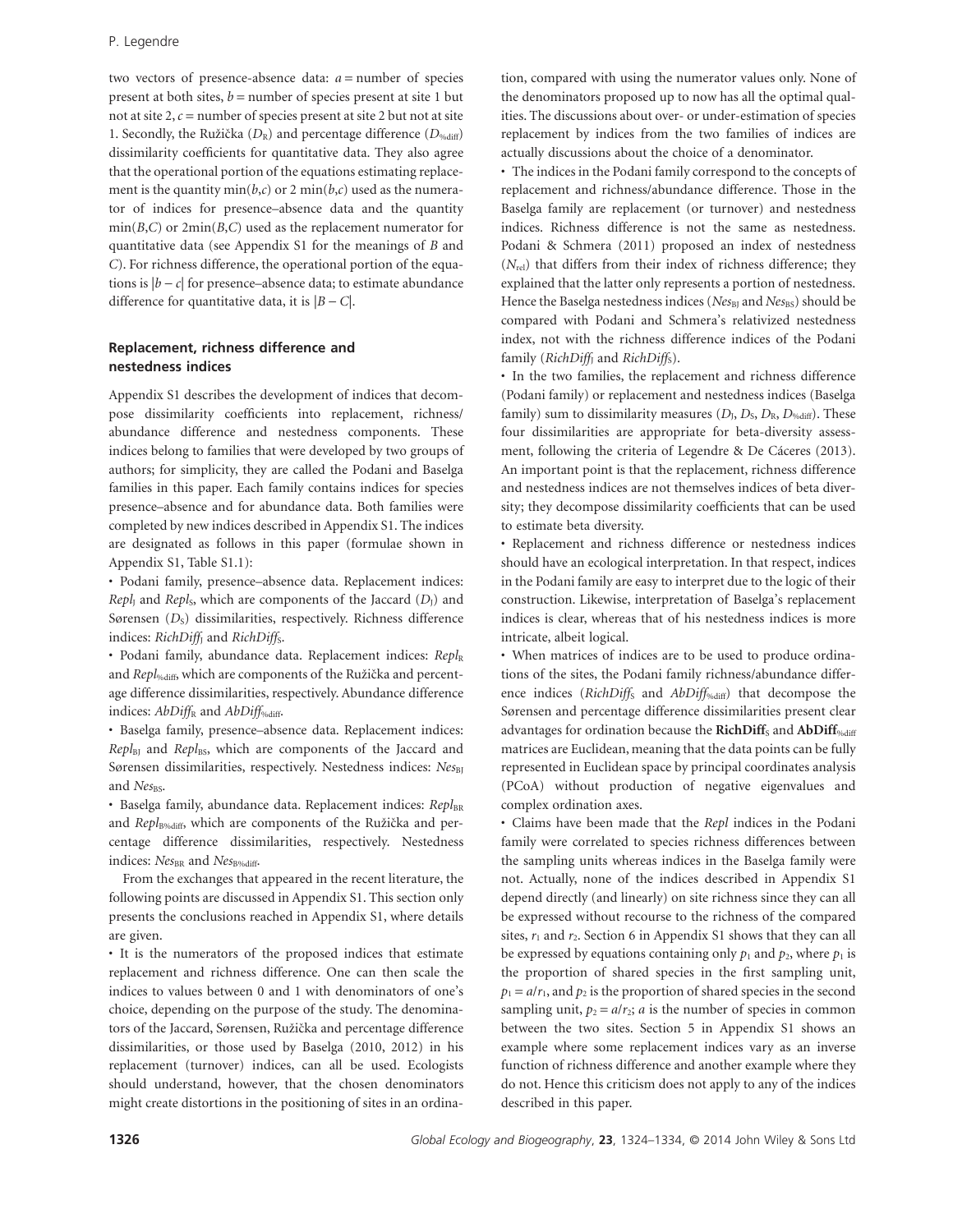#### **Partitioning total beta diversity**

Pelissier *et al*. (2003), Legendre *et al*. (2005) and Anderson *et al*. (2006) showed that the total variance of a community composition table is an appropriate measure of its variation in species composition, or beta diversity. Total beta can be directly computed from the community data table or from a dissimilarity matrix derived from it using an appropriate dissimilarity coefficient (Legendre & De Cáceres, 2013). Beta diversity can thus be computed as  $BD_{\text{Total}} = \sum_{h=1}^{n-1} \sum_{i=h+1}^{n} D_{hi}^2 / [n(n)]$ *h*  $\gamma_{\text{Total}} = \sum_{h=1}^{n-1} \sum_{i=h+1}^{n} D_{hi}^2 / [n(n-1)]$  $\sum_{i=1}^{n} \sum_{j=1}^{n} \frac{D_{hi}^2}{n(n-1)}$ . In that equation,  $\sum_{h=1}^{n-1} \sum_{i=h+1}^{n} D_{hi}^2 / n$ *h*  $n-1$   $\sum$   $n$   $\sum$   $n^2$  $\sum_{i=h+1}$ 1  $_{i=1}$   $\leftarrow$   $_{i=h+}$  $\sum_{h=1}^{n-1}\sum_{i=h+1}^{n}D_{hi}^2/n$  is the total sum of squares (*SS*<sub>Total</sub>); further division by  $(n - 1)$  produces the total variance, or total beta diversity (*BD*<sub>Total</sub>).

For the  $D_S$  (Sørensen),  $D_J$  (Jaccard),  $D_{\text{yddiff}}$  and  $D_R$  dissimilarity coefficients, which are non-Euclidean, taking the square root of the dissimilarities makes the resulting matrices  $\mathbf{D}^{(0.5)} = [D_{hi}^{0.5}]$ Euclidean (with the meaning described in 'Replacement, richness difference and nestedness indices'; Legendre & Legendre, 2012, Tables 7.2 and 7.3). For that reason, in the variance approach in the previous paragraph, Legendre & De Cáceres (2013) recommended taking the square root of the distances before computing total beta diversity,  $BD$ <sub>Total</sub> with these four coefficients:

$$
BD_{\text{Total}} = \sum_{h=1}^{n-1} \sum_{i=h+1}^{n} \sqrt{D_{hi}}^2 / [n(n-1)]
$$
  
= 
$$
\sum_{h=1}^{n-1} \sum_{i=h+1}^{n} D_{hi} / [n(n-1)]
$$
 (1)

as shown by Whittaker (1972) (Whittaker's formula gives twice the value of *BD*<sub>Total</sub> produced by equation 1) and Legendre & De Cáceres (2013), where *Dhi* is the dissimilarity between sites *h* and *i*.

For any two sites *h* and *i*, in the Podani family of indices, replacement (*Replhi*) plus richness difference (*RichDiffhi*) is equal to *Dhi*. Likewise, in the Baselga family, replacement (*Replhi*) plus nestedness (*Neshi*) is equal to *Dhi*. Hence, the sum of the *Replhi* plus the sum of the *RichDiffhi* values is equal to the sum of *Dhi* values, and this relationship can be written

$$
BD_{\text{Total}} = \text{Repl}_{\text{Total}} + \text{RichDiff}_{\text{Total}} \tag{2}
$$

where

 $Repl_{\text{Total}} = \sum_{h=1}^{n-1} \sum_{i=h+1}^{n} Repl_{hi}/[n(n)]$ *h*  $\sum_{n=1}^{n-1} \sum_{i=h+1}^{n} Repl_{hi}/[n(n-1)]$  and  $RichDiff_{\text{Total}} =$  $\sum_{i=h+1}^n$  RichDiff<sub>hi</sub> /[n(n *h*  $\sum_{h=1}^{n-1} \sum_{i=h+1}^{n} \text{RichDiff}_{hi} / [n(n-1)]$ . Because these equations are similar to equation 1, the quantities *Repl*<sub>Total</sub> and *RichDiff*<sub>Total</sub> form a true partition of *BD*<sub>Total</sub> for any community data matrix analysed using one of the four dissimilarity functions considered in this paper. This allows ecologists to calculate the proportion of *BD*<sub>Total</sub> accounted for by the replacement and richness (or abundance) difference fractions as

$$
Repl_{Prop} = Repl_{Total} / BD_{Total}
$$
 and  
\n $RichDiff_{Prop} = RichDiff_{Total} / BD_{Total}$ . (3)

The sum of *Repl*<sub>Prop</sub> and *RichDiff*<sub>Prop</sub> is 1. The denominators of the terms in these ratios,  $n(n-1)$ , cancel out and the proportions can be computed as

$$
Repl_{\text{Prop}} = \sum_{h=1}^{n-1} \sum_{i=h+1}^{n} Repl_{hi} / \sum_{h=1}^{n-1} \sum_{i=h+1}^{n} D_{hi}
$$
 (4a)

and 
$$
RichDiff_{Prop} = \sum_{h=1}^{n-1} \sum_{i=h+1}^{n} RichDiff_{hi} / \sum_{h=1}^{n-1} \sum_{i=h+1}^{n} D_{hi}.
$$
 (4b)

For a single pair of sampling units *h* and *i*,  $n = 2$ , so that *BD*<sub>Total</sub> for that pair is *Dhi*/2, which can be partitioned into  $Repl_{\text{Total}} = Repl_{hi}/2$  and  $RichDiff_{\text{Total}} = RichDiff_{hi}/2$ .

While the replacement and richness difference components are required for detailed gradient analysis, the *Repl*Total and *RichDiffTotal* indices are useful to determine which of the two processes dominates among the sampling sites in a study.

Similar relationships can be computed for the replacement (*Repl<sub>BJ</sub>*, *Repl<sub>BS</sub>*, *Repl<sub>BR</sub>*, *Repl<sub>B%diff</sub>*) and nestedness (*Nes<sub>BJ</sub>*, *Nes<sub>BS</sub>*, *Nes*<sub>BR</sub>, *Nes*<sub>B%diff</sub>) components in the Baselga family of indices. These global indices offer simple alternatives to the multiple-site indices proposed by Baselga (2010, 2013b). For ecological interpretation, the interest in analysing pairwise replacement and nestedness matrices, instead of multiple-site indices, will be shown in the following subsections and in the Case study.

An R function is provided in Appendix S3 to compute all distance, replacement, richness difference and nestedness matrices described in this paper, as well as the partitioning of total beta diversity described in the present section.

#### **Explaining variation in** *Repl* **and** *RichDiff*

When replacement and richness difference have been estimated for all pairs of sites in a study, the next step is to test hypotheses of explanations for their variation. For the dissimilarity matrices **D**<sub>J</sub>, **D**<sub>S</sub>, **D**<sub>R</sub> and **D**<sup>%diff</sup>, which represent beta variation, the distance-based redundancy analysis (db-RDA) method of Legendre & Anderson (1999) can be used to explain the variation of species data by canonical analysis. That method consists of the following steps: first, a PCoA of the dissimilarity matrix is computed; the principal coordinates are then used as the response data in redundancy analysis (RDA) against a matrix of explanatory variables. That method works best when the dissimilarity matrix is Euclidean; in that case, all principal coordinate axes are real and they account together for the entire variation represented by the dissimilarity matrix. As mentioned in the previous section, the  $D_J$ ,  $D_S$ ,  $D_R$  and  $D_{\text{yddiff}}$  matrices are non-Euclidean, but taking the square root of the dissimilarities makes the resulting matrices  $\mathbf{D}^{(0.5)} = [D_{hi}^{0.5}]$  Euclidean (with the meaning described above). Using the complete set of principal coordinates computed from **D**(0.5) in RDA allows ecologists to select the most interesting explanatory variables in a stepwise manner or test the effect of a given explanatory variable or factor on the among-site variation in community composition.

In most instances, the replacement (**Repl**), richness/ abundance difference (**RichDiff**/**AbDiff**) and nestedness (**Nes**) matrices are not fully Euclidean even after taking the square root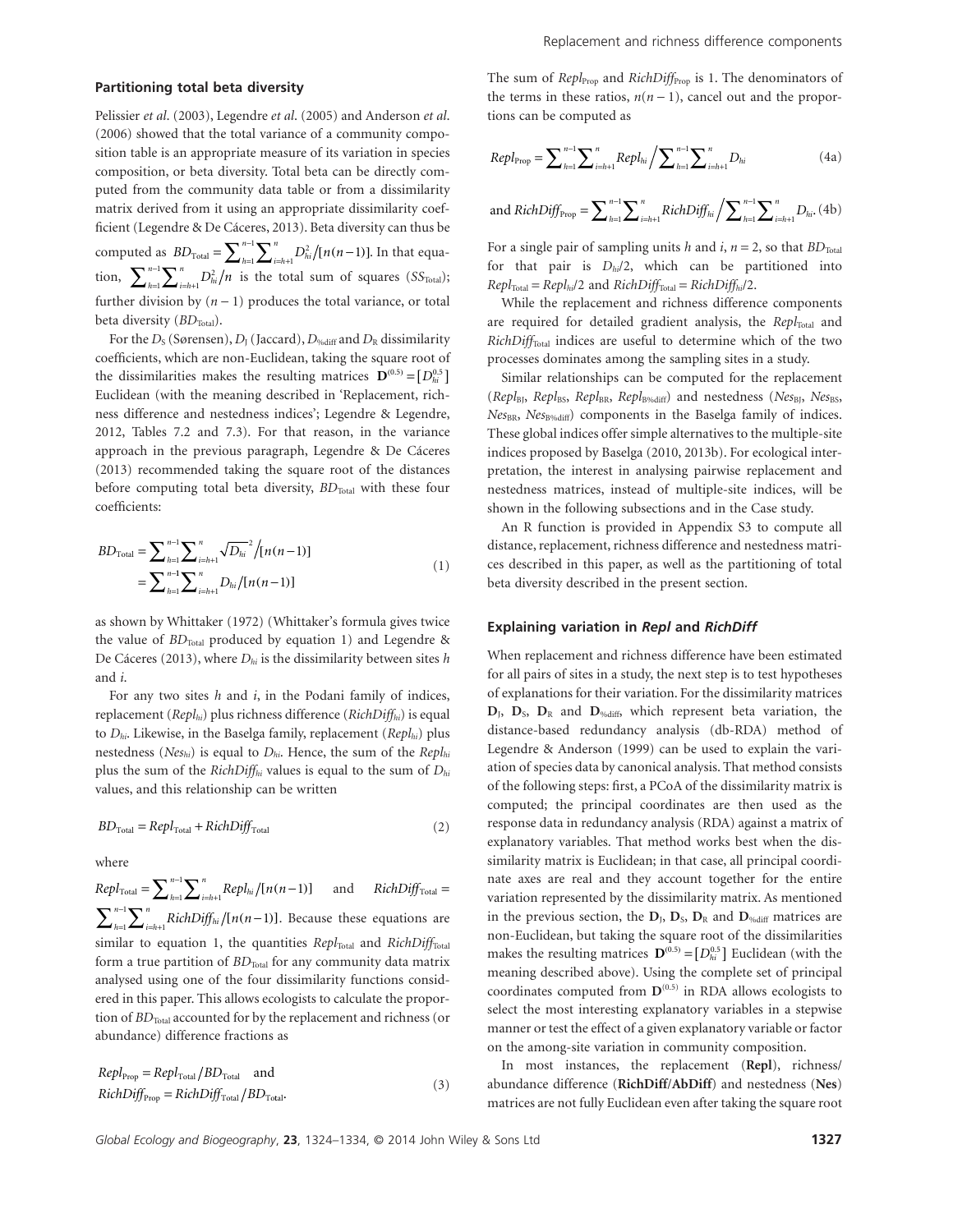of the coefficients, although square-rooting reduces in important ways the non-Euclidean component of these matrices that shows up as negative eigenvalues and complex ordination axes (in Appendix S1, Table S1.4 shows that only the **RichDiff**s and **AbDiff**%diff matrices of the Podani family are fully Euclidean). McArdle & Anderson (2001) described a way of correctly testing the significance of the canonical relationship between a dissimilarity matrix **D** and a set of explanatory variables when **D** is non-Euclidean. The method, which is of course also valid for Euclidean matrices, consists in computing the projector (or 'hat') matrix

$$
\mathbf{H} = \mathbf{X} (\mathbf{X}' \mathbf{X})^{-1} \mathbf{X'} \tag{5}
$$

where **X** is the matrix of explanatory variables. Matrix **H** is also used in multiple regression and RDA. Then compute the Gowercentred matrix **G**, which is the first step of PCoA (Gower, 1966) before eigenvalue decomposition:

$$
\mathbf{G} = \left(\mathbf{I} - \frac{\mathbf{11}'}{n}\right) \mathbf{A} \left(\mathbf{I} - \frac{\mathbf{11}'}{n}\right) \tag{6}
$$

where  $\mathbf{A} = [a_{hi}] = [-0.5D_{hi}^2]$ . Use these matrices to construct the *F*-statistic of RDA as follows:

$$
F = \frac{\text{tr}(\text{HGH})/m}{\text{tr}[(\text{I}-\text{H})\text{G}(\text{I}-\text{H})]/(n-m-1)}
$$
(7)

where tr() is the trace operator which sums the diagonal values of a square matrix, **I** is an identity matrix of the same size as **H**, *m* is the rank of **X** centred by columns and *n* is the number of observations. This statistic can be tested by permutation, as done by the demonstration function in Appendix S4. This method improves upon the test originally proposed by Legendre & Anderson (1999), which is approximate in the case of non-Euclidean dissimilarity matrices. It is recommended to squareroot the values in the **Repl**, **RichDiff**, **AbDiff** and **Nes** matrices before this analysis in order to reduce their non-Euclidean nature.

#### **Local contributions**

Local contributions to beta diversity (LCBD indices) are comparative indicators of the ecological uniqueness of the sites for their contributions to beta diversity (Legendre & De Cáceres, 2013). In an ordination diagram by PCoA, the sites with high LCBD values are those found far from the multivariate centroid of the graphs; LCBD is actually the squared distance of a site to the data centroid, which is the point of origin of the multivariate ordination graph.

Large LCBD values indicate sites that have strongly different species compositions compared with a mean site. For conservation biology, large LCBD values may indicate sites that have unusual species combinations and high conservation value, or degraded and species-poor sites that are good candidates for ecological restoration. They may also correspond to special ecological conditions or result from the effect of invasive species on communities. LCBD values can be mapped to facilitate interpretation, as shown in Legendre & De Cáceres (2013).

For readers interested in computational details, LCBD indices are the diagonal values of the Gower-centred matrix **G** (equation 6) computed during PCoA of the dissimilarity matrix; each value is then divided by the total sum of squares of the data, which is the sum of the diagonal values of **G**. Because of that division, the sum of LCBD values computed over all sites is 1. Several dissimilarity functions, for presence–absence or abundance data, are available to compute total beta diversity as well as LCBD indices (Legendre & De Cáceres, 2013).

Here the calculation of LCBD indices is extended to replacement and richness difference. These new LCDB indices, *Repl*<sub>LCBD</sub> and *RichDiff<sub>LCBD</sub>*, measure how exceptional each site is, when compared with the other sites, in terms of replacement or richness (or abundance) difference. In an ordination of the replacement or richness difference indices, the sites with high values of *Repl*LCBD and *RichDiff*LCBD are those that are far from the multivariate centroid of the graph. Like total beta LCBD, *Repl*LCBD and *RichDiffLCBD* are the diagonal values of the Gower-centred dissimilarity matrices computed during PCoA of the **Repl** and **RichDiff** matrices, divided by the total sum of squares of the matrix. An R function is provided in Appendix S5 to compute LCBD indices from a dissimilarity, replacement or richness difference matrix. Note that *Repl<sub>LCBD</sub>* and *RichDiff<sub>LCBD</sub>* computed from *D* do not add up to LCBD indices computed from the dissimilarity matrix. That is because in each case the LCBD indices measure the squared distance of the sites to the multivariate centroid in an ordination diagram, and the three ordinations have unrelated axes, despite the fact that the **Repl** and **RichDiff** matrices add up to the corresponding **D** matrix.

#### **Simplex analysis**

Podani & Schmera (2011) and Podani *et al*. (2013) noted that  $Repl + RichDiff = D$  and that the similarity  $S = (1 - D)$ , which imply that *S* + *Repl* + *RichDiff* = 1. These authors proposed to represent the triplets of values {*S*, *Repl*, *RichDiff*} corresponding to a point in a triangular graph that they called an SDR-simplex; examples are shown in the Case study section. The sides of the triangle bear scales of similarity (bottom edge, with zero on the left), richness difference (left edge, with 0 at the top) and replacement (right edge, with 0 at the bottom). Each triplet of values represents the similarity  $S = 1 - D$  as well as the two components of *D*. If one of the three components is zero, the point is found on the edge where that component has the value 0; for example, if replacement is 0, the point is found along the bottom edge. If two components are equal, the point is found on a median that originates on one of the vertices and ends in the centre of the opposite edge; for example, if replacement and richness difference are equal (values between 0 and 0.5), the points are on the median that originates in the lower-right corner and ends in the centre of the richness difference edge. Podani & Schmera (2011) provide a series of examples that can be used to familiarize oneself with the interpretation of SDR simplices.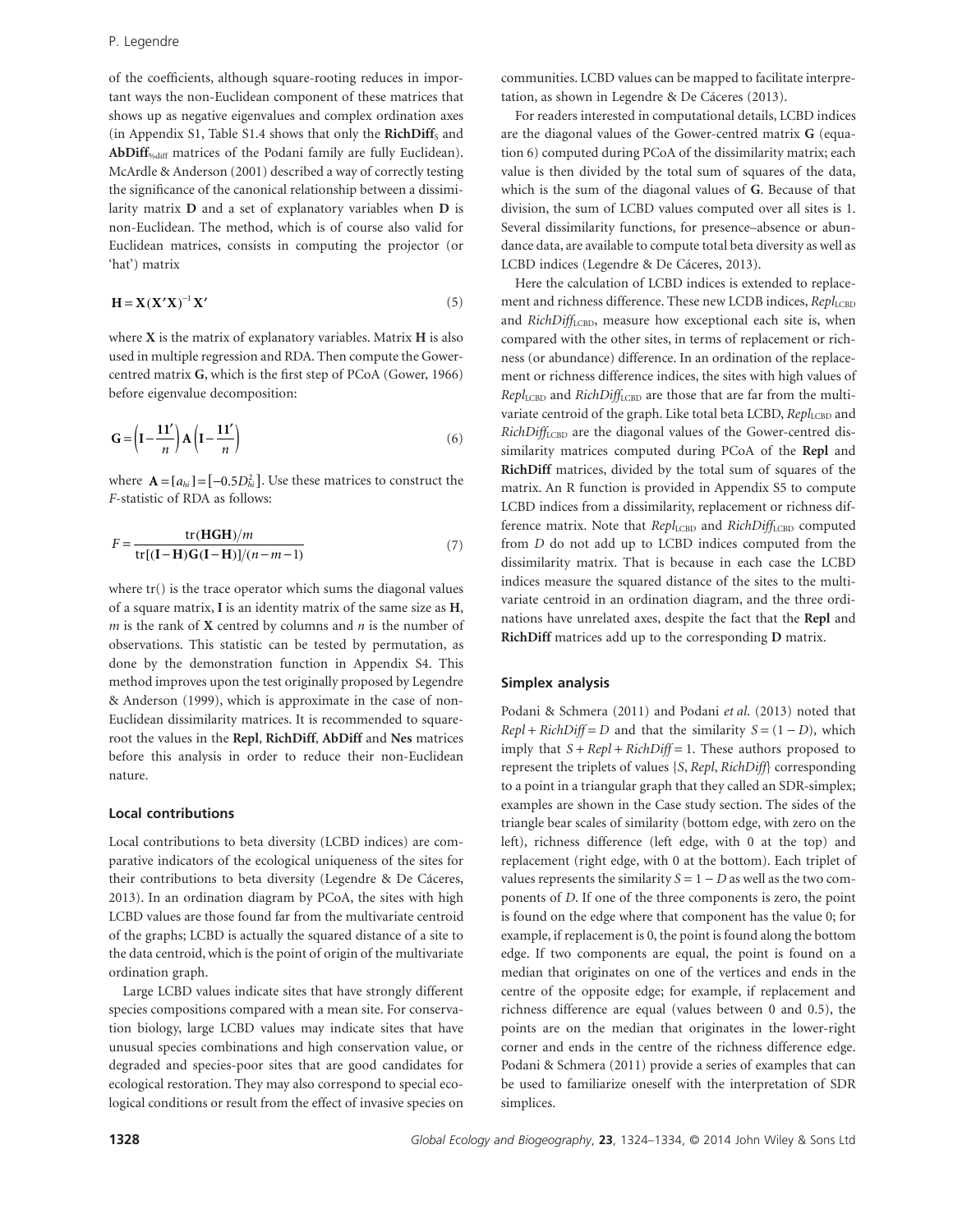

Figure 2 (a) Jaccard dissimilarity (*D*, circles), Replacement (squares) and Richness difference (triangles) indices for presence–absence data, comparing sites 1–29 in the Case study with site 30. (b) The same but using species abundance data and the Ružička dissimilarity index. (c) Species richness at the study sites. The grey rectangles highlight sites 23 to 25 influenced by agricultural pollution. (Online version in colour.)

## **CASE STUDY**

Freshwater fish were collected by Verneaux (1973) in the Doubs River, a tributary of the Saône that runs near the French–Swiss border in the Jura Mountains in eastern France. In his paper, Verneaux proposed the use of fish communities to characterize ecological zones along European rivers and streams. The data include fish community composition at 30 sites along the 453-km course of the river, the geographic coordinates of the site, and environmental data (source: http://adn.biol .umontreal.ca/~numericalecology/numecolR/). Twenty-seven species were captured and identified. No fish were caught at site 8, hence that site was excluded from the reanalyses made by Borcard *et al*. (2011) as well as here.

This data set exhibits a strongly nested structure along the first five sites in the headwaters of the river. For example, a single

species is present at site 1, then 3, 4, 8 and 11 at sites 2 to 5, respectively (Fig. 2c). Using the binary forms of the coefficients,  $D<sub>S</sub>$  or  $D<sub>I</sub>$ , this strong ecological gradient produced replacement values of 0 among these five sites because  $min(b, c)$  was always 0; all differences were captured by the richness difference part of the dissimilarity *D*. Looking at the 29 sites, the fish community is dominated by richness difference, which accounts for 72% of total beta diversity measured through *D*<sub>S</sub> or *D*<sub>J</sub> (*RichDiff*<sub>Prop</sub>), compared with 28% for species replacement (*Repl*<sub>Prop</sub>). In the **Repl** and **RichDiff** matrices, 27 pairs of sites had richness difference values of 0 compared with 150 pairs that had replacement values of 0. With presence–absence data, a richness difference of 0 occurs when all differences between sites are attributed to species replacement, so that *b* = *c* and hence  $|b - c| = 0$ .

Let us examine the graphs of the indices comparing sites 1–29 with site 30 located downstream, where richness is high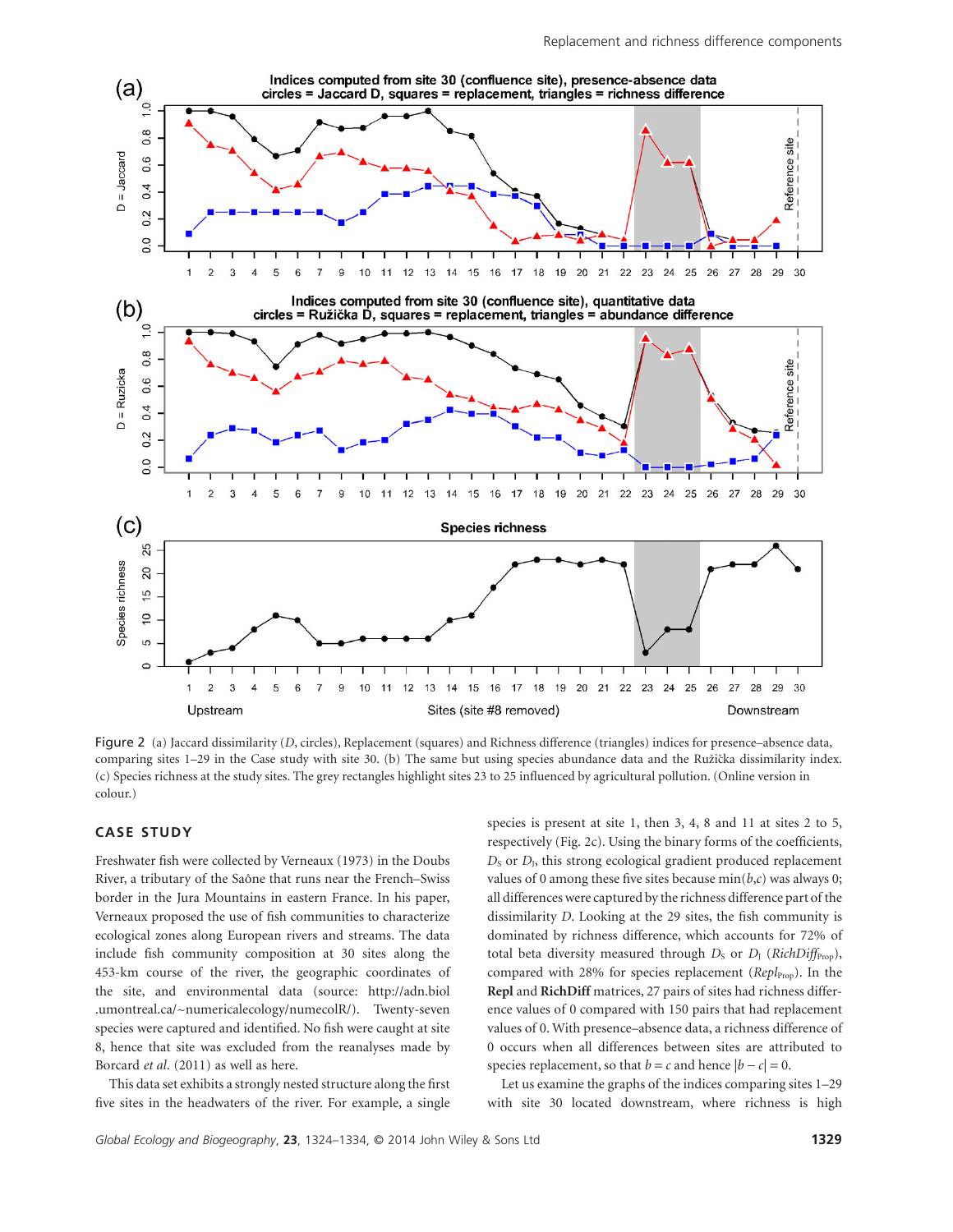(Fig. 2a). Site 30 was selected as the reference because it corresponds to the historical point of entry of the species into the river. Reading the graph from right to left, richness differences (triangles) are null or very small up to site 17, except for sites 25 to 23, which are discussed a little later. Thereafter, the values increase markedly towards site 1 upstream. Replacement values (squares) are also very small until about site 19, where they increase slowly up to site 15, after which they drop along the upper course of the river. The replacement (squares) and richness difference (triangles) indices sum to the Jaccard distances (circles, often hidden by the red triangles in the right-hand portion of the graph). The same observations can be made for this data set from the indices computed using the Ružička index, which is the quantitative form of the Jaccard dissimilarity (Fig. 2b). Sites 25 to 23 stand out as different (shaded areas in Fig. 2); these sites suffer from agricultural pollution and have impoverished fish communities compared with the sites downor upriver. These three sites have high phosphate, nitrate and ammonium concentrations, low dissolved oxygen and high biological oxygen demand.

Ward hierarchical clustering of the sites based upon the matrix of environmental variables showed a first division of the sites between the upper (sites 1 to 22) and lower courses of the river (sites 23 to 30). The lower course is characterized by lower altitude and higher water discharge, higher hardness and biological oxygen demand, and lower oxygen concentrations. A test of significance of the variation of the  $D<sub>I</sub>$ , **Repl**<sub>I</sub> and **RichDiff**<sub>I</sub> matrices against a factor representing the upper and lower groups of sites was carried out to illustrate the test of significance (equation 7) of the variation in these matrices by a factor, using the function in Appendix S4. Note that the indices derived from the community composition data subjected to the test are independent of the environmental data used in the cluster analysis that produced the factor. The binary factor significantly explained the variation between the two groups for  $D_J$  and **Repl**J (*P*-values of 0.005 and 0.001, respectively, after 999 random permutations) but not for **RichDiff**<sub>J</sub> (*P*-value of 0.943). This result was expected from the ordinations shown in Appendix S6, where sites 1–22 are clearly separated from sites 23–30 in the replacement ordinations but not in the richness difference ordinations (Figs S6.1 & S6.2). Tests based upon the quantitative forms of the indices produced similar results.

Following that, the variation among sites in the upper course of the river only (sites 1 to 22) was studied in more detail using the environmental variables. In order to identify the environmental variables that best explained each index, a PCoA of each of the Jaccard-based matrices (with indices square-rooted) was carried out, with Lingoes correction for the negative eigenvalues in the case of the **Repl**<sub>J</sub> and **RichDiff**<sub>J</sub> matrices; matrix  $D$ <sub>J</sub><sup>(0.5)</sup> was Euclidean and did not produce negative eigenvalues. The principal coordinates were used as input response variables into a forward selection procedure in RDA (function forward.sel() of the R package packfor; Dray *et al*., 2012). The selected explanatory variables were {slope, hardness, nitrate and  $O_2$ } for  $D_1$ ,  $\{O_2\}$ for **Repl**<sub>I</sub> and {slope, hardness and nitrate} for **RichDiff**<sub>I</sub>. The tests of significance using principal coordinates corrected for

negative eigenvalues were only approximate (McArdle & Anderson, 2001). An exact test of significance was then computed for each matrix and its set of explanatory variables, using the function in Appendix S4, which implements the *F*-test described in equation 7 in a permutation testing procedure. The variation in the  $D<sub>J</sub>$ , **Repl**<sub>J</sub> and **RichDiff**<sub>J</sub> matrices explained by the selected environmental variables (those listed above) was highly significant in all cases (*P*-values = 0.001) with high values of  $R_{\text{adj}}^2$  of 0.36, 0.44 and 0.47, respectively. Thus the *Repl* and *RichDiff* components of the species variation were significantly related to different environmental variables.

LCBD indices were computed for the replacement and richness difference indices decomposing Jaccard dissimilarities. These indices are shown on schematic maps of the river in Fig. 3. Results obtained using decomposition of the quantitative Ružička distances are nearly identical. Note that the *Repl<sub>LCBD</sub>* and *RichDiff*<sub>LCBD</sub> indices show the most exceptional sites for each type of index separately. They do not allow researchers to determine the relative importance of the replacement and richness difference processes in the study; that information will be provided by triangular graphs (below).

• In a principal coordinate ordination of the *Repl*<sub>J</sub> matrix (Appendix S6, Fig. S6.1a), sites 11–15 and 23–25 were the farthest from the centroid of the ordination diagram when considering all ordination dimensions. As a consequence, high LCBD values for replacement (*Repl*<sub>LCBD</sub> index) were found at sites 11 to 15, which is a transition zone (sites located at intermediate altitudes, with strong slope, high oxygen concentration like the upper section, and water discharge like the next lower section) between the head section of the river and the quieter sections downstream, and at the polluted sites 23–25 (Fig. 3a) which are exceptional because of their low species richness reflecting extreme ecological conditions.

• In a principal coordinate ordination of the *RichDiff<sub>J</sub>* matrix (Appendix S6, Fig. S6.1b), sites 1–3 and 23 were the farthest from the centroid of the ordination diagram. Hence, high LCBD values for richness difference (*RichDiff*<sub>LCBD</sub> index) were found at sites 1–3 and 23 (Fig. 3b). These sites had very small species richness (one to four species) and were thus very different in richness from the other sites (Fig. 2c). Among the remaining sites on the map, site 29 has the highest LCBD (albeit smaller than sites 1–3 and 23) because it has the highest richness.

Triangular graphs were used to represent the pairwise indices in the **S** = (1 − **D**), **Repl**, **RichDiff** and **AbDiff** matrices using all algebraic forms described in this paper. Graphs of this type were recommended by Podani & Schmera (2011) and Podani *et al*. (2013) for interpretation of the *Repl* and *RichDiff* indices. The results for the Jaccard and Sørensen indices on the one hand (Fig. 4a, b) and for the Ružička and percentage difference indices on the other hand (Fig. 4c, d), are very similar. The graphs show that the among-site variation is dominated by richness difference [mean points (large dots) along the *RichDiff* or *AbDiff axis* near 0.5 in Fig. 4(a) and (c), and near 0.4 in 4(b) and 4(d), compared with lower mean values along the *Repl* axis], confirming the values found above for *RichDiff*<sub>Prop</sub> = 72% of total beta diversity versus 28% for *Repl*<sub>Prop</sub>. Remember that these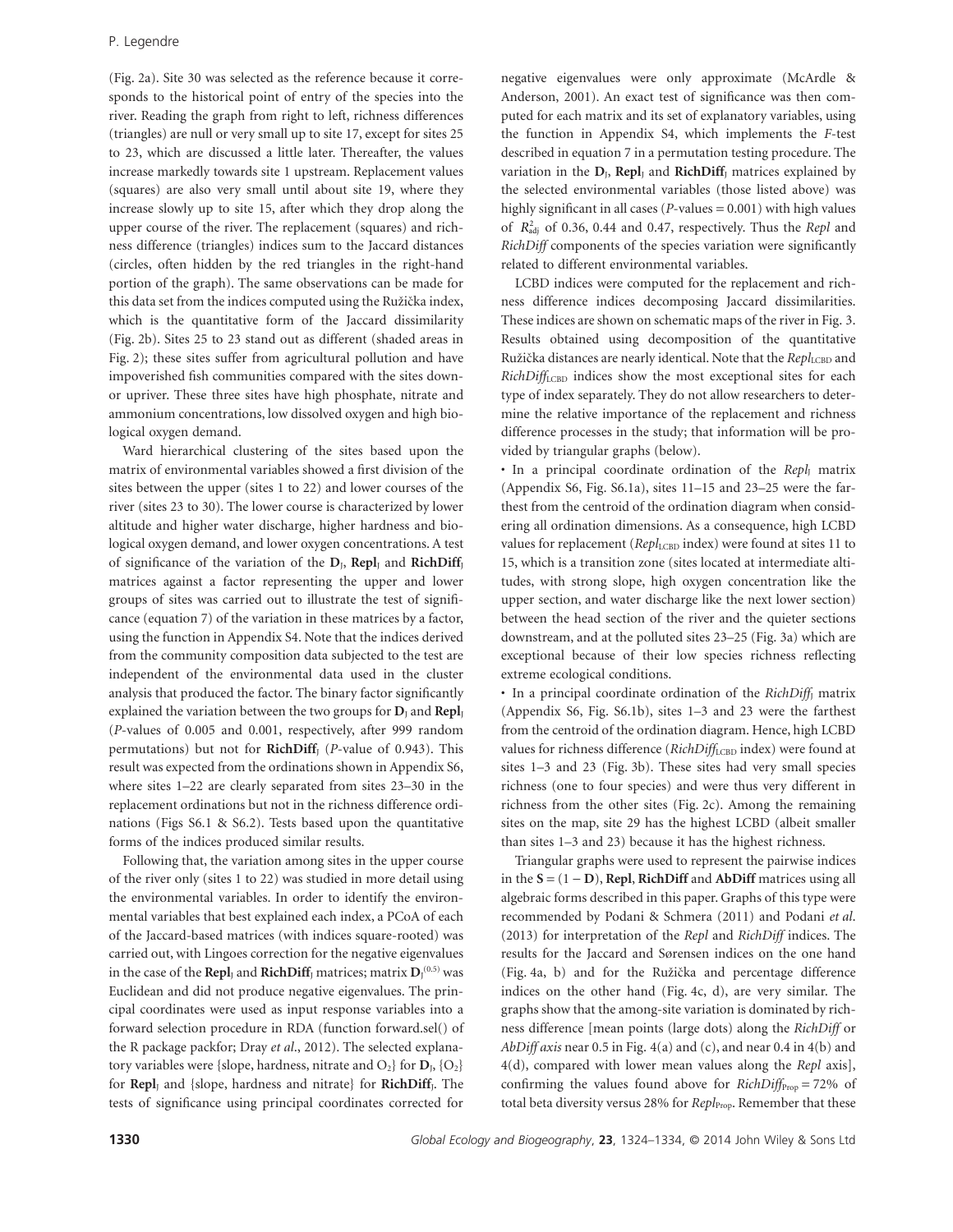

Figure 3 Schematic maps of the Doubs River (line) showing the Podani family (a) Replacement LCBD (*Repl<sub>LCBD</sub>*) and (b) Richness difference LCBD (*RichDiff<sub>LCBD</sub>*) of the binary fish assemblage data at the 29 study sites decomposing the Jaccard dissimilarity. Circle sizes are proportional to LCBD values. The arrows indicate the direction of water flow. LCBD, local contributions to beta diversity. (Online version in colour.)

two statistics use the sum of the *D* values as their denominator (equation 4a,b), and that sum is *n*(*n* − 1)/2 minus the sum of the *S* values used in the triangular plots. That is why the *RichDiff*<sub>Prop</sub> and *Repl*<sub>Prop</sub> statistics are larger than the means of *RichDiff* and *Repl* shown by large dots along the graph margins. Note also the many triplets (points in the triangular graphs) along the Similarity axis that have *Repl* values of 0.

## **DISCUSSION**

Several forms of replacement and richness difference indices have been described in the literature, and arguments have been presented about the way these indices should be computed and about their interpretation. The key papers are listed in the introduction to Appendix S1. Further work, based on ecological theory and numerical simulations, is required to clarify the precise meaning and domain of application of the different forms of these indices, which are most likely complementary and should help researchers understand different aspects of ecosystem functioning.

The present paper focussed on two families of indices and used a unified algebraic framework for their computation. These indices have interesting properties: the numerators of the indices are chosen to estimate the ecological phenomena of interest (replacement and richness/abundance difference) and the denominators are added afterwards to normalize the indices. The sum of the replacement and richness difference components is always equal to the corresponding dissimilarity, for binary (Jaccard or Sørensen) or quantitative (Ružička or percentage difference) indices. The indices react monotonically to species composition (presence–absence) or abundance gradients, as shown by numerical simulations. An R function provided with this paper (Appendix S3) allows readers to check empirically that when the quantitative indices are computed on presence–absence data, they produce the same results as the binary versions of the indices; that fact can also be checked algebraically.

Podani & Schmera (2011) found a logical advantage in the Jaccard-based indices where the denominator is the total richness  $(a + b + c)$  or its quantitative equivalent, but it is too early to rule out the Sørensen-based indices that have a different denominator. In the analysis of real data sets, few differences were found between the two sets of results and the correlation between the Jaccard-based and Sørensen-based indices was very high. This result was expected because the numerators of the indices are the same (Table S1.2).

In the Podani family, the indices decomposing  $D<sub>S</sub>$  present an advantage for ordination because *RichDiffs* is Euclidean. For triangular plots, on the contrary, interpretation of the indices decomposing  $D<sub>I</sub>$  is algebraically marginally simpler because the denominator is the total number of species in each pair of sites under study. In contrast, in indices decomposing  $D<sub>S</sub>$  the denominator gives double weight to the *a* fraction, and this moves the points in the simplex towards the lower-right corner of the plot.

Computing indices is a first step; interpreting their variation is the next necessary step. This paper described statistical tools and methods for the interpretation of these new indices. That is its main contribution. We showed that the replacement and richness difference indices can be summed over the study sites in an area, and the sums can be divided by the sum of the corresponding distances. These ratios estimate the relative contributions of the two ecological processes to beta diversity over the study area. This is because for the Jaccard, Sørensen, Ružička and percentage difference dissimilarities, which are non-Euclidean, the sum of all pairwise dissimilarities over a study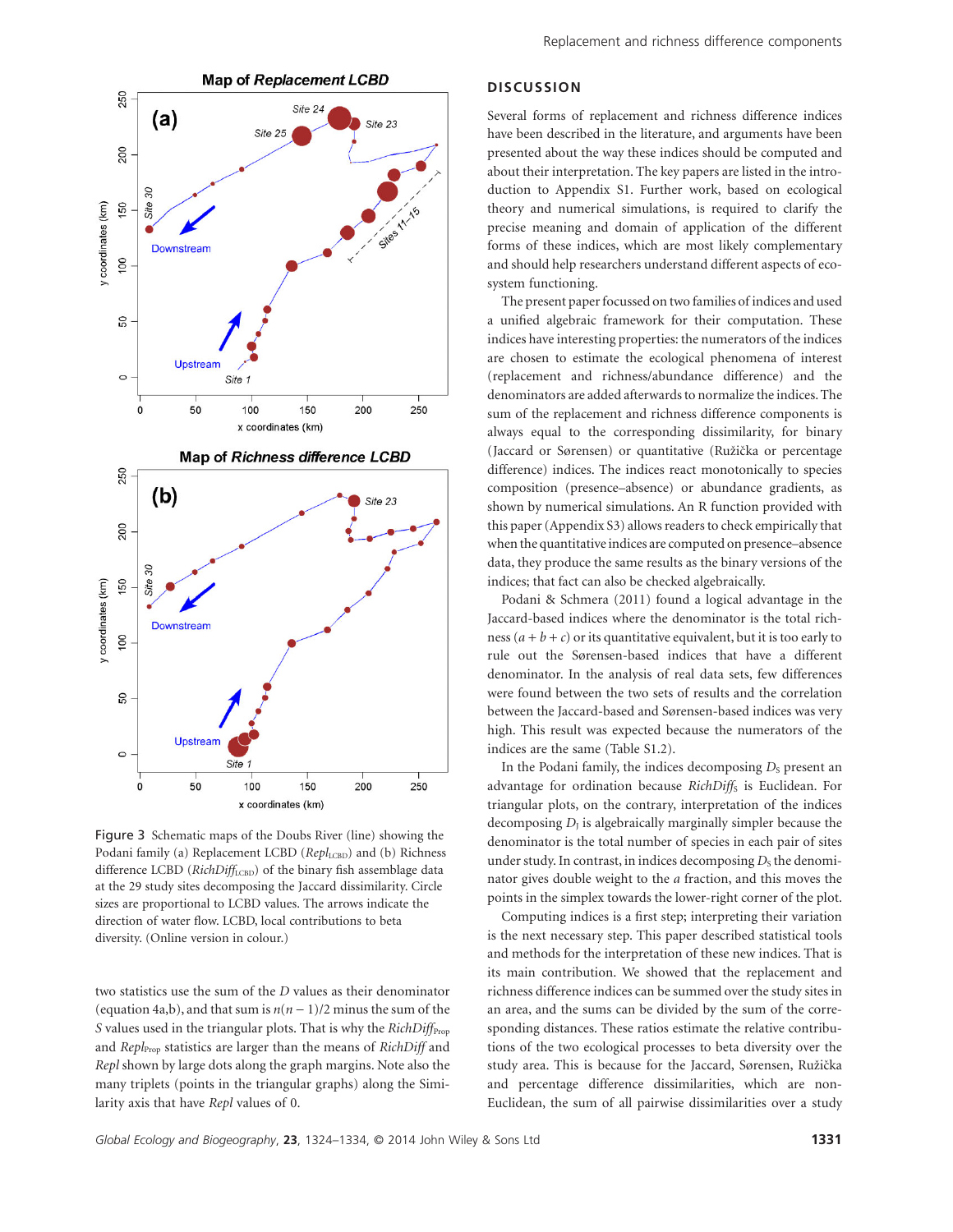

Figure 4 Triangular plots (simplices) of the relationships among the 406 pairs of sites for the Doubs River fish data. Each point (black dot) represents a pair of sites. Its position is determined by a triplet of values from the  $S = (1 − D)$ (similarity), **Repl** (replacement), **RichDiff** and **AbDiff** (richness and abundance difference) matrices; each triplet sums to 1. Graphs are shown for all algebraic forms of the Podani family indices: (a) Jaccard, (b) Sørensen, (c) Ružička and (d) percentage difference. The large central dot in each graph (blue in the online version) is the centroid of the points; the smaller dots (blue in the online version) represent the mean values of the *S*, *Repl* and *RichDiff* components.

area, divided by  $n(n-1)$ , estimates the beta diversity of the area. Different communities in the same area, as well as a community of interest in two or more study areas, may be compared using these ratios. Some communities may be dominated by replacement processes, others by richness/abundance difference processes, and this gives ecologists insights into the influence of environmental variation on communities and the importance of species interactions.

The paper then showed that the portions of beta diversity represented by the **Repl** and **RichDiff** or **AbDiff** matrices could be analysed and interpreted with respect to explanatory factors or sets of environmental variables, using an *F*-test of significance designed for the analysis of non-Euclidean matrices in RDA. In the same spirit, Dobrovolski *et al*. (2012) conducted a macroecological study relating the ratios *Nes*<sub>BS</sub>/D<sub>S</sub>, averaged over the eight neighbours of each map grid cell of the New World (in the manner of Lennon *et al*., 2001), to cell age (time since glaciation), for different groups of vertebrates (amphibians, birds and mammals). Their results supported the hypothesis that the nestedness component of beta diversity is more important in areas affected by glaciations until recent times.

The Case study illustrates how the calculations are done. The last methodological section showed that local contributions can be computed for the replacement and richness difference components of beta diversity, and that these contributions can be plotted on a map of the study sites. Again, the Case study illustrates that point.

Should one use the presence–absence or the quantitative forms of the indices? That same question must always be answered as part of the process of choosing dissimilarity indices. Experience shows that binary dissimilarity coefficients produce interesting results when communities differ in the species complements comprising them and partly harbour different species. Quantitative indices are clearly appropriate when the species are largely the same and the communities differ mostly by the abundances of their species (species composition). The former situation is expected from communities that are geographically far apart, hence the binary forms of the beta-diversity component indices are likely to produce interesting results in studies carried out at broad spatial scales, whereas the abundance forms of the indices are likely to be preferable in studies carried out within small spatial extents, where species composition should differ mostly in the abundances of the species. For the comparison of communities that are so geographically distant that they do not share species, analyses based on groups of species with similar traits, e.g. species guilds, may bring about useful comparative information (e.g. Villéger *et al*., 2013). The indices can also be modified to incorporate phylogenetic information about species relatedness (Leprieur *et al*., 2012; Cardoso *et al*., 2014).

Methodological issues should also be factored into the decision. Quantitative indices can be used only when the abundance assessments are based on appropriate sampling procedures and are comparable among sites. Biomass, or diameters at breast height for trees, can be used instead of abundance data to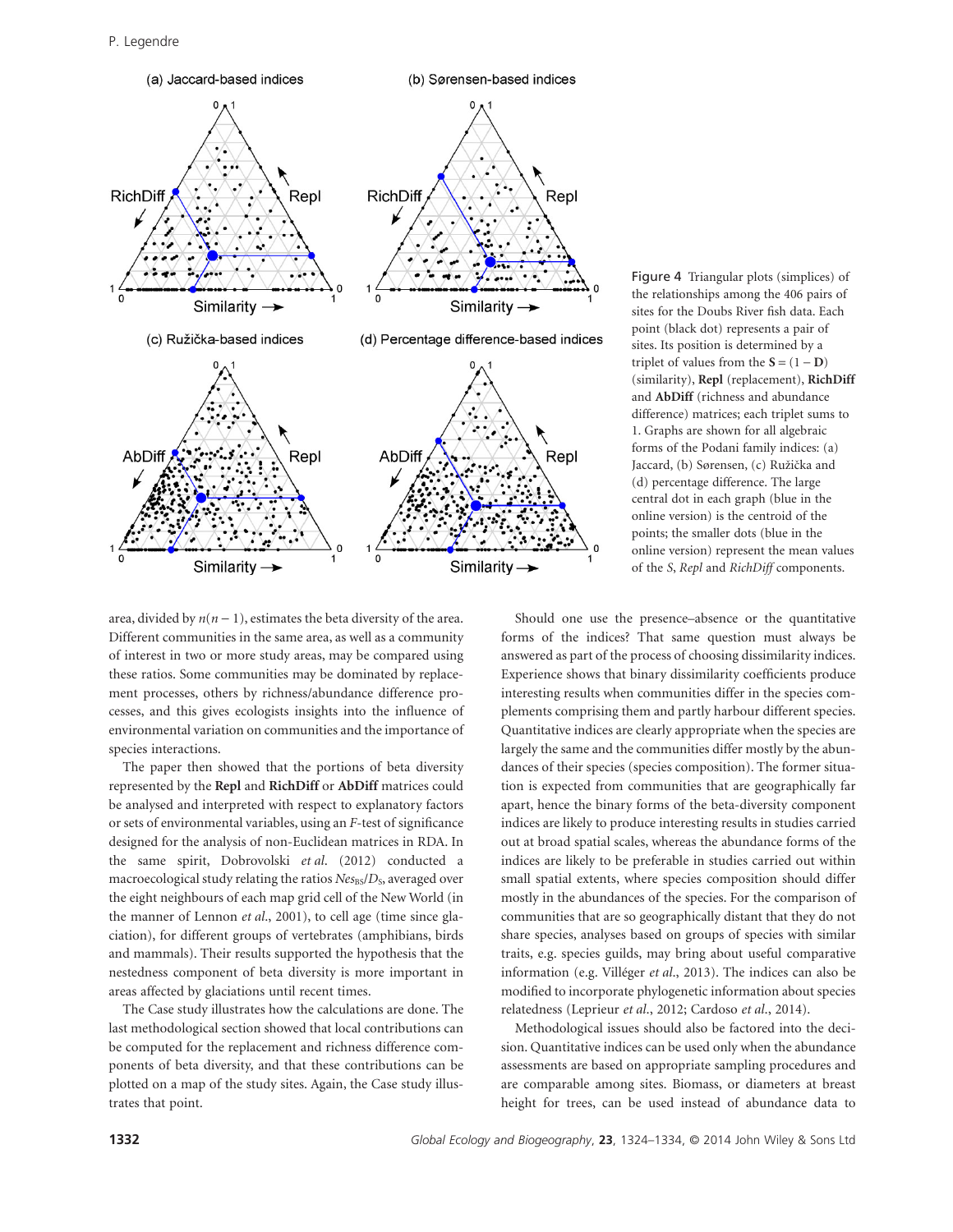compute quantitative dissimilarity indices and partition them into replacement and richness difference indices. Binary coefficients, although likely to produce coarser results, are the only choice when the data come from different sources, have been collected by different researchers over long periods or come from indirect sources like governmental reports, grey literature or museum collections. Palaeolimnologists analysing sediment cores prefer in most studies to rely on species presence–absence data; their confidence in the numbers of individuals or pollen grains observed for the various species is low because these numbers may not reflect the quantitative structure of the ancient communities they are studying. Presence–absence data are also often the most reliable basis for comparison of distant areas in macroecological studies.

For species abundance data with lognormal distributions, researchers often log-transform the data before computing the percentage difference dissimilarity. For abundance data with less extreme distributions, the square root transformation is often used prior to ordination analysis. The same can be done before computing the Ružička dissimilarity. These data transformations shrink the differences caused by high abundance values and change the computed dissimilarities (Legendre & Legendre, 2012, section 7.7). A word of caution is in order about the effect of these variance-reducing transformations on the *Repl* and *AbDiff* indices. For abundance data, these indices are computed on an individual basis. Log-transformed data produce values of *Repl* and *AbDiff* indices that are intermediate between the results obtained with raw abundance data and with binary data. Hence, the results are not equivalent to those obtained from raw abundance data and their ecological interpretation may differ. Further research, including simulation studies, is required about the effect of transformations on *Repl* and *AbDiff* indices.

## **ACKNOWLEDGEMENTS**

I am grateful to Yu-Yun Chen, I-Fang Sun and Thomas Lamy who experimented with the indices and computed them on real ecological data during the development phase of this paper, and to Andrés Baselga, Daniel Borcard, Miquel De Cáceres, José C. Carvalho, Fabien Leprieur and János Podani, as well as an anonymous referee, who sent useful comments that greatly helped in improving the manuscript. This research was funded by a Natural Sciences and Engineering Research Council of Canada (NSERC) research grant to P. Legendre.

#### **REFERENCES**

- Anderson, M.J., Ellingsen, K.E. & McArdle, B.H. (2006) Multivariate dispersion as a measure of beta diversity. *Ecology Letters*, **9**, 683–693.
- Atmar, W. & Patterson, B.D. (1993) The measure of order and disorder in the distribution of species in fragmented habitat. *Oecologia*, **96**, 373–382.
- Baselga, A. (2010) Partitioning the turnover and nestedness components of beta diversity. *Global Ecology and Biogeography*, **19**, 134–143.
- Baselga, A. (2012) The relationship between species replacement, dissimilarity derived from nestedness, and nestedness. *Global Ecology and Biogeography*, **21**, 1223–1232.
- Baselga, A. (2013a) Separating the two components of abundance-based dissimilarity: balanced changes in abundance vs. abundance gradients. *Methods in Ecology and Evolution*, **4**, 552–557.
- Baselga, A. (2013b) Multiple site dissimilarity quantifies compositional heterogeneity among several sites, while average pairwise dissimilarity may be misleading. *Ecography*, **36**, 124– 128.
- Borcard, D., Gillet, F. & Legendre, P. (2011) *Numerical ecology with R*. Use R! series. Springer Science, New York.
- Cardoso, P., Borges, P.A.V. & Veech, J.A. (2009) Testing the performance of beta diversity measures based on incidence data: the robustness to undersampling. *Diversity and Distributions*, **15**, 1081–1090.
- Cardoso, P., Rigal, F., Carvalho, J.C., Fortelius, M., Borges, P.A.V., Podani, J. & Schmera, D. (2014) Partitioning taxon, phylogenetic and functional beta diversity into replacement and richness difference components. *Journal of Biogeography*, **41**, 749–761.
- Carvalho, J.C., Cardoso, P. & Gomes, P. (2012) Determining the relative roles of species replacement and species richness differences in generating beta-diversity patterns. *Global Ecology and Biogeography*, **21**, 760–771.
- Carvalho, J.C., Cardoso, P., Borges, P.A.V., Schmera, D. & Podani, J. (2013) Measuring fractions of beta diversity and their relationships to nestedness: a theoretical and empirical comparison of novel approaches. *Oikos*, **122**, 825–834.
- Dobrovolski, R., Melo, A.S., Cassemiro, F.A.S. & Diniz-Filho, J.A.F. (2012) Climatic history and dispersal ability explain the relative importance of turnover and nestedness components of beta diversity. *Global Ecology and Biogeography*, **21**, 191– 197.
- Dray, S. [with contributions from Legendre, P. & Blanchet, G.] (2012) *Packfor: forward selection with permutation (Canoco p. 46)*. R package version 0.0-8. Available at: https://r-forge .r-project.org/R/?group\_id=195.
- Gower, J.C. (1966) Some distance properties of latent root and vector methods used in multivariate analysis. *Biometrika*, **53**, 325–338.
- Harrison, S., Ross, S.J. & Lawton, J.H. (1992) Beta-diversity on geographic gradients in Britain. *Journal of Animal Ecology*, **61**, 151–158.
- Koleff, P., Gaston, K.J. & Lennon, J.J. (2003) Measuring beta diversity for presence–absence data.*Journal of Animal Ecology*, **72**, 367–382.
- Legendre, P. & Anderson, M.J. (1999) Distance-based redundancy analysis: testing multispecies responses in multifactorial ecological experiments. *Ecological Monographs*, **69**, 1–24.
- Legendre, P. & De Cáceres, M. (2013) Beta diversity as the variance of community data: dissimilarity coefficients and partitioning. *Ecology Letters*, **16**, 951–963.
- Legendre, P. & Legendre, L. (2012) *Numerical ecology*, 3rd English edn. Elsevier Science BV, Amsterdam.